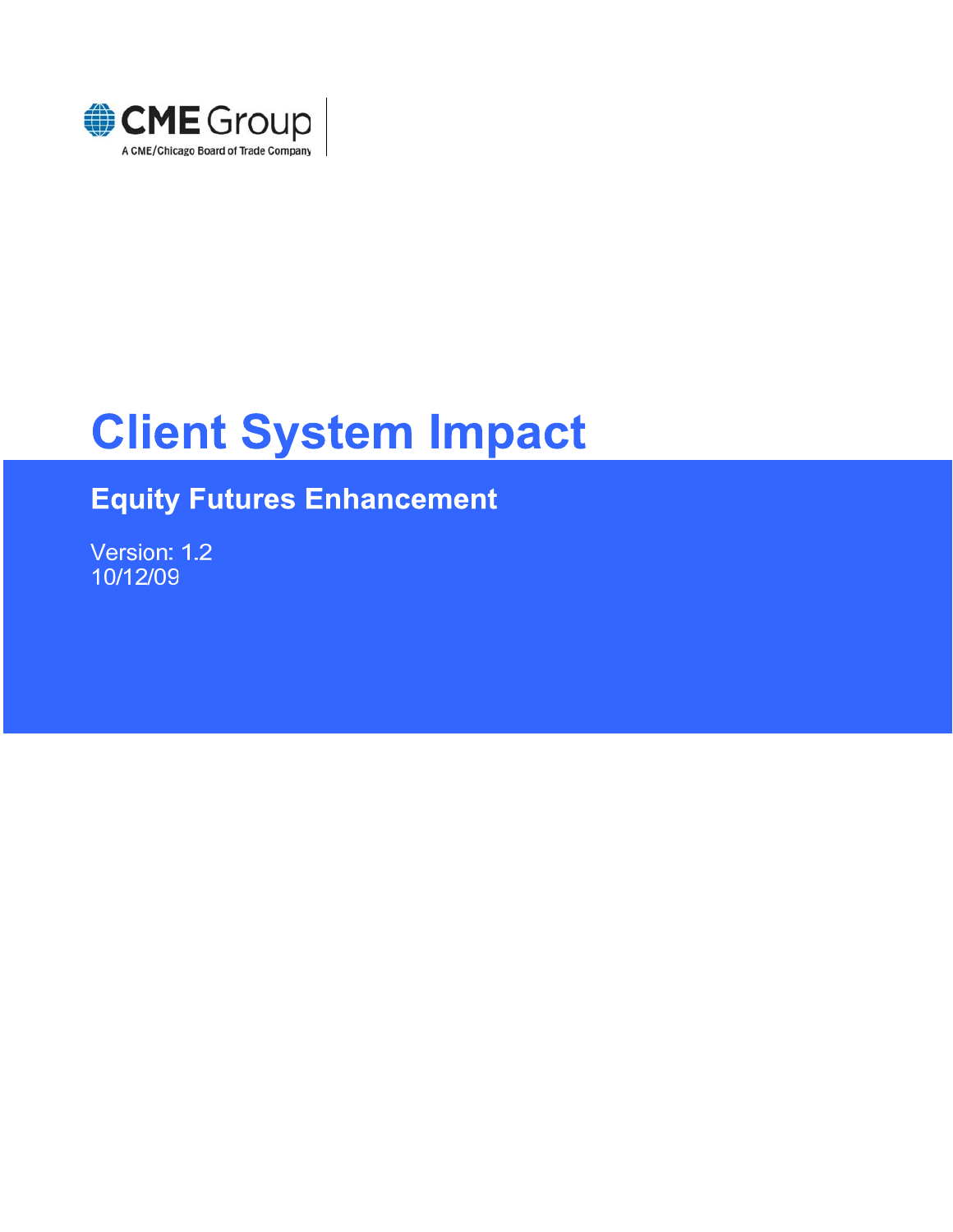

## **Equity Futures Enhancements**

In the second half of 2009, a number of enhancements were introduced for CME and CBOT Equity futures and future spreads on CME Globex. The messaging and functionality impacts are documented below.

This launch also resulted in reduced message response times. Already among the fastest in the industry, this upgrade reduced response times by 20 ‐ 40% for CBOT Equity futures, and 40‐50% for CME Equity futures.

Please note: as a result of the reduced message response times, bandwidth utilization in these futures markets may ultimately increase by as much as 20%.

|                            | <b>New Release</b><br>Launch | <b>Mock Trading</b><br><b>Session</b> | <b>Production</b><br>Launch |
|----------------------------|------------------------------|---------------------------------------|-----------------------------|
| <b>CBOT Equity Futures</b> | Monday, June 29              | Saturday, August 22                   | Sunday, August 30           |
| <b>CME Equity Futures</b>  | Monday, August 3             | Not Available                         | Sunday, October 4           |

## **1.0 Functionality changes**

#### **1.1 FIX/FAST Market Data Trade Reporting**

With this launch, trades are now reported via FIX/FAST market data at a much more granular level.

Previously, data from a trade event involving multiple orders at the same price were reported mostly in two data blocks. Now, trade events are reported with greater granularity. For a single trade event, a trade data block will be sent for each resting order. This provides customers with better visibility into market activity.

Please note – this does not represent a change to the market activity or trade matching functionality. This behavior is currently in place for the FX futures and all options markets.

#### **1.2 Cancel/Replace Request**

Cancel/Replace behavior changed in regards to tag 37‐OrderID. As shown below, tag 37‐OrderID is not modified for a Cancel/Replace. Previously, this tag was populated with a new value for the Cancel/Replace Confirmation.

**Please note**: for Equity futures, tag 38‐OrderQty now must be populated with an order quantity greater than 0 in all Cancel/Replace Request messages, per FIX standards. A Cancel/Replace Request with tag 38=**0** will be rejected with the following message in tag 58‐Text: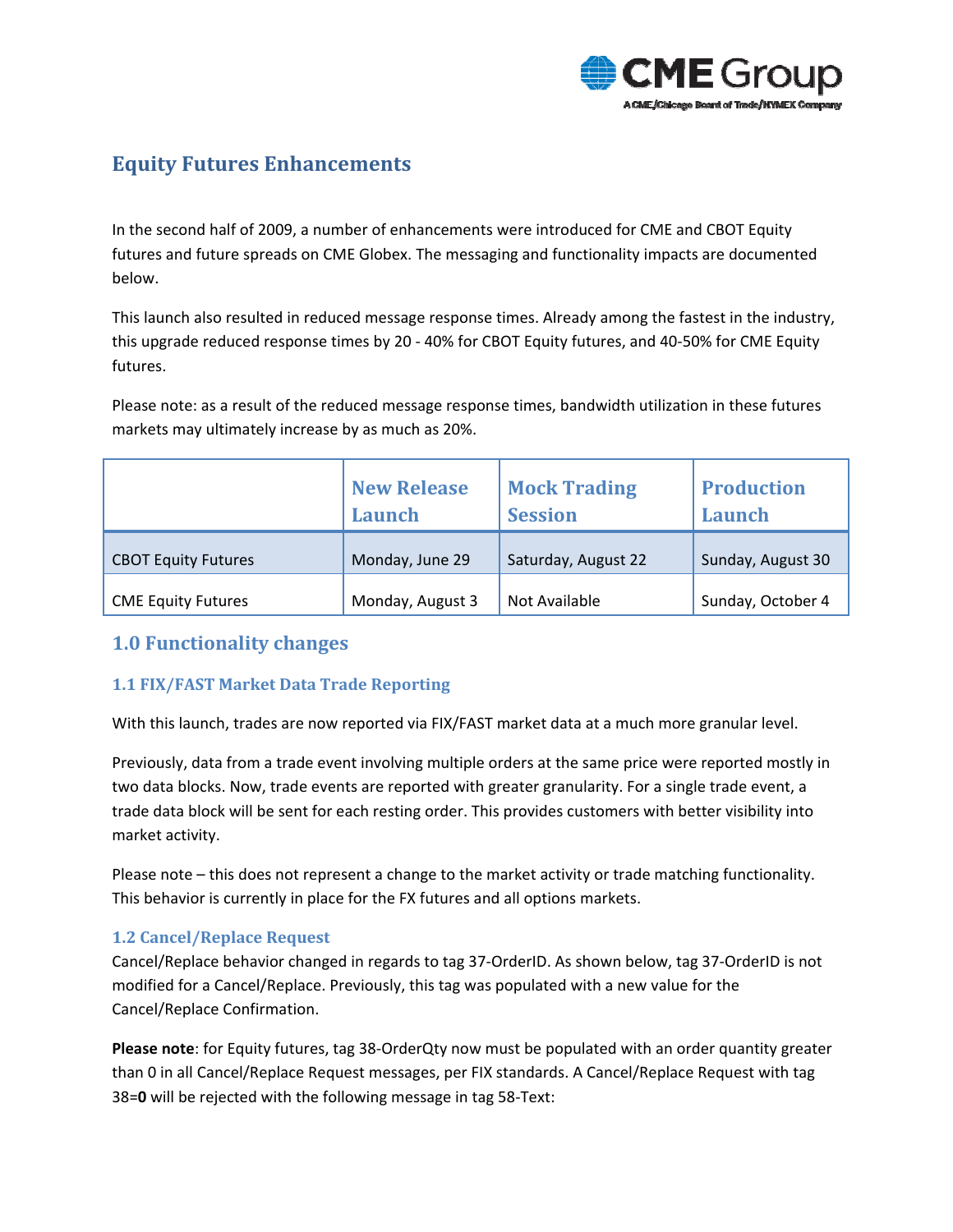

**Business Reject: Required Field Missing 'Quantity less than 1: '0' tag: 38'**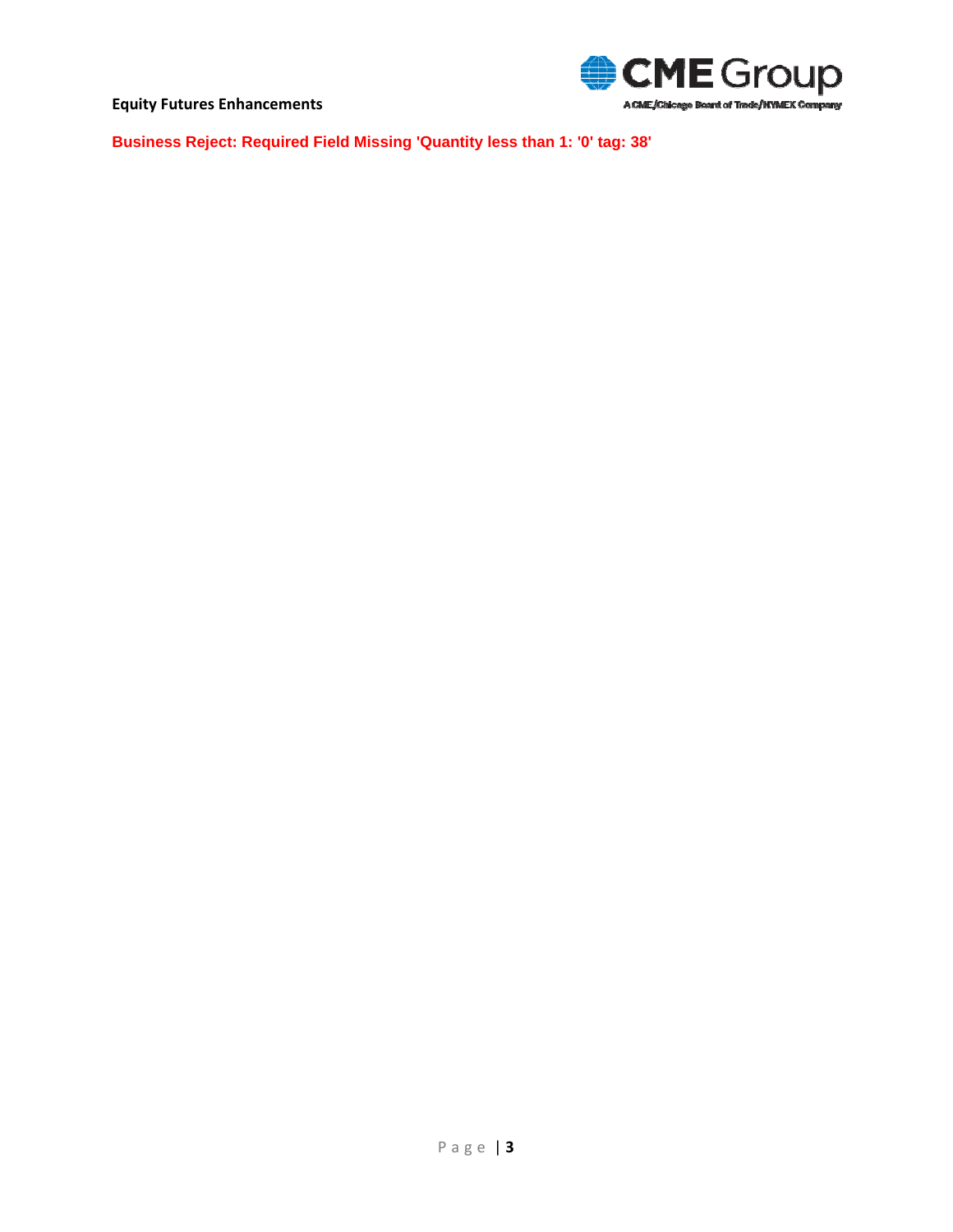#### **Current Cancel/Replace Behavior**

 $\rightarrow$  New Order

- Tag 35‐MsgType=D
- Tag 11‐ClOrdID=300935830118

 $\leftarrow$  Acknowledgement

- Tag 35=8
- Tag 39‐OrdStatus=0
- Tag 11=300935830118
- Tag 37‐OrderID=20081203000041

#### $\rightarrow$  Cancel/Replace

- Tag 35=G
- Tag 37=20081203000041
- Tag 11=300935830118
- $\leftarrow$  Cancel/Replace Confirmation
	- Tag 35=8
	- Tag 39=5
	- Tag 37=**20081203000042**
	- Tag 11=300935830118



#### **New Cancel/Replace Behavior**

#### $\rightarrow$  New Order

- Tag 35‐MsgType=D
- Tag 11‐ClOrdID=300935830118

#### $\leftarrow$  Acknowledgement

- Tag 35=8
- Tag 39‐OrdStatus=0
- Tag 11=300935830118
- Tag 37‐OrderID=504137434
- $\rightarrow$  Cancel/Replace
	- Tag 35=G
	- Tag 37=**504137434**
	- Tag 11=300935830118

#### $\leftarrow$  Cancel/Replace Confirmation

- Tag 35=8
- Tag 39=5
- Tag 37=**504137434**
- Tag 11=300935830118

#### **1.3 InFlight Fill Mitigation (IFM)**

Previously for Equity futures, customer systems could submit a Cancel/Replace Request (tag 35=G) message with the IFM value flagged Y or N. As of this launch, customer systems must ensure a consistent value for tag 9768‐OFMOverride. The value set in this tag (Y, N or not included) in the initial Cancel/Replace message for a given order must be the same in all subsequent Cancel/Replace messages within the same order sequence.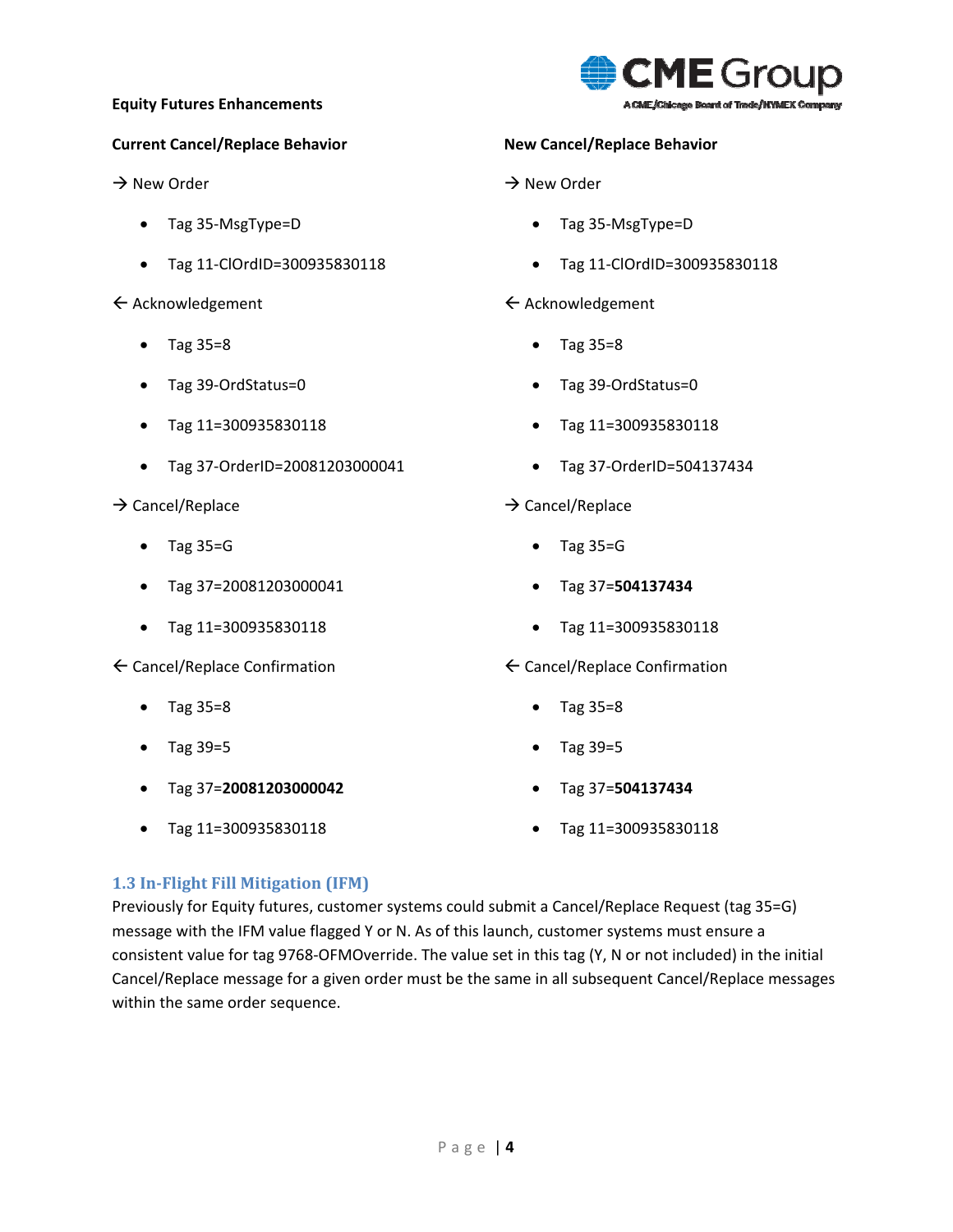

#### **2.0 Timestamps in CME Globex Messaging**

In both iLink and FIX/FAST messaging, UTCTimeStamps and UTCTimeOnly types may, but do not always, include milliseconds, as defined in the FIX protocol.

FIX Protocol defines **UTCTimeStamps** as the time/date combination represented in UTC (Universal Time Coordinated, also known as GMT) in either YYYYMMDD‐HH:MM:SS (whole seconds) or YYYYMMDD‐ HH:MM:SS.sss (milliseconds); and **UTCTimeOnly** as the time-only represented in UTC (Universal Time Coordinated, also known as GMT) in either HH:MM:SS (whole seconds) or HH:MM:SS.sss (milliseconds) format.

Equity futures now send milliseconds in iLink timestamps, as options and FX futures do today. FIX/FAST timestamps will always default to "000" milliseconds and should not be relied upon by customers.

All other futures on CME Globex will not send milliseconds in the iLink and FIX/FAST timestamps. Customer applications must be able to support both formats.

#### **3.0 FIX tag 38OrderQty Change for Cancel Confirmation Execution Reports**

In iLink Execution Reports for cancel confirmations (tag 35‐MsgType=**8**, tag 39‐OrdStatus=**4**), tag 38‐ OrderQty now returns the original order quantity for all cancels, including partially filled orders.

Previously, tag 38‐OrderQty returned the working order quantity only if the order had been partially filled.

#### **Previous tag 38‐OrderQty Behavior**

#### **New Order (tag 35=D)**

8=FIX.4.2|9=247|35=D|34=21|49=Y01555N|50=555|52=20090131‐ 15:03:02.548|56=CME|142=555|43=N|57=G|97=N|1=123456|11=ORD8595413485947|21=1| **38=100**|40=2|44=49730|54=1|59=0|60=20090131‐ 15:03:02.548|77=O|55=ZD|107=ZDZ9|109=230|167=FUT|204=1|9701=123456|9702=1|9717= 65535|10=138|

#### **Execution Report, Partial Fill (tag 35=8, tag 39=1)**

8=FIX.4.2|9=401|35=8|34=34|369=22|52=20090131‐ 15:03:08.786|49=CME|50=G|56=Y01555N|57=555|1=123456|6=0|11=ORD8595413485947|14 =20|17=09400120090131090308TN0000003|20=0|31=49730|**32=20**|37=20090131000005|38 =100|39=1|40=2|41=0|44=49730|48=CME008046336|54=1|55=ZD|59=0|60=20090131‐ 15:03:08|75=20090131|107=ZDZ9|150=1|151=80|167=FUT|337=TRADE|375=CME000A|432= 20090131|442=1|527=IY011qmae2dr200901310000003|1057=N|9717=65535|10=154|

#### **Order Cancel Request (tag 35=F)**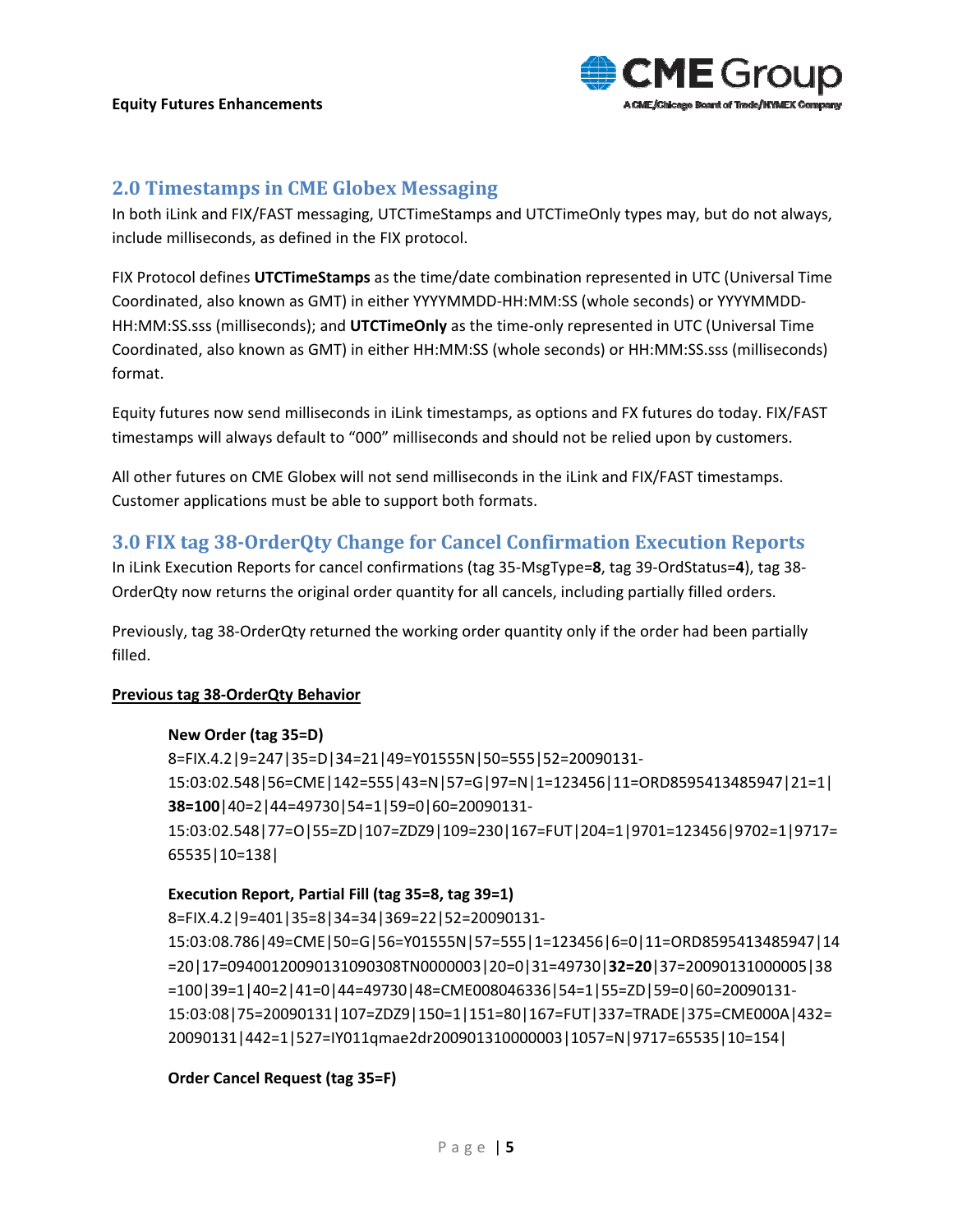

8=FIX.4.2|9=199|35=F|34=36|49=Y01555N|50=555|52=20090131‐ 15:09:18.470|56=CME|142=555|43=N|57=G|97=N|11=ORD8595413485947|37=20090131000 005|41=1234|48=123456|54=1|60=20011017‐ 14:22:00.260|107=ZDZ9|167=FUT|9717=17935|10=005|

#### **Execution Report, Cancel Confirmation (tag 35=8, tag 39=4)**

8=FIX.4.2|9=298|35=8|34=49|369=36|52=20090131‐

15:09:18.488|49=CME|50=G|56=Y01555N|57=555|1=123456|6=0|11=ORD8595413485947|14 =0|17=09700020090131090918|20=0|37=20090131000005|**38=80**|39=4|40=2|41=1234|44=4 9730|48=CME008046336|54=1|55=ZD|59=0|60=20090131‐ 15:09:18|107=ZDZ9|150=4|151=0|167=FUT|432=20090131|9717=17935|10=043|

#### **New tag 38‐OrderQty Behavior**

#### **New Order (tag 35=D)**

8=FIX.4.2|9=251|35=D|34=348|49=Y01555N|50=555|52=20090131‐ 17:21:11.142|56=CME|142=555|43=N|57=G|97=N|1=123456|11=ORD8595413486039|21=1| **38=100**|40=2|44=50|54=1|59=0|60=20090131‐17:21:11.142|77=O|55=ZD|107=ZDZ9 |109=230|167=FUT|204=1|9701=123456|9702=1|9717=65535|10=065|

#### **Execution Report, Partial Fill (tag 35=8, tag 39=1)**

8=FIX.4.2|9=385|35=8|34=620|369=349|52=20090131‐ 17:21:31.955|49=CME|50=G|56=Y01555N|57=555|1=123456|6=0|11=ORD8595413486039|14 =20|17=54233:24TN0000001|20=0|31=50|32=20|37=5485336505|**38=100**|39=1|40=2|41=0| 44=50|48=CME003610839|54=1|55=ZD|59=0|60=20090131‐ 17:21:31.911|75=20090131|107=ZDZ9|150=1|151=80|167=FUT|337=TRADE|375=CME000A|4 32=20090131|442=1|527=IY011qmae2mu200901311|1057=N|9717=65535|10=167|

#### **Order Cancel Request (tag 35=F)**

8=FIX.4.2|9=202|35=F|34=355|49=Y01555N|50=555|52=20090131‐ 17:24:14.782|56=CME|142=555|43=N|57=G|97=N|11=ORD8595413486039|37=5485336505| 41=1234|48=123456|54=1|60=20011017‐ 14:22:00.260|107=ZDZ9|167=FUT|9717=17935|10=172|

#### **Execution Report, Cancel Confirmation (tag 35=8, tag 39=4)**

8=FIX.4.2|9=292|35=8|34=627|369=355|52=20090131‐

17:24:14.783|49=CME|50=G|56=Y01555N|57=555|1=123456|6=0|11=ORD8595413486039|14 =0|17=54233:26|20=0|37=5485336505|**38=100**|39=4|40=2|41=1234|44=50|48=CME0036108 39|54=1|55=ZD|59=0|60=20090131‐

17:24:14.780|107=ZDZ9|150=4|151=0|167=FUT|432=20090131|9717=17935|10=250|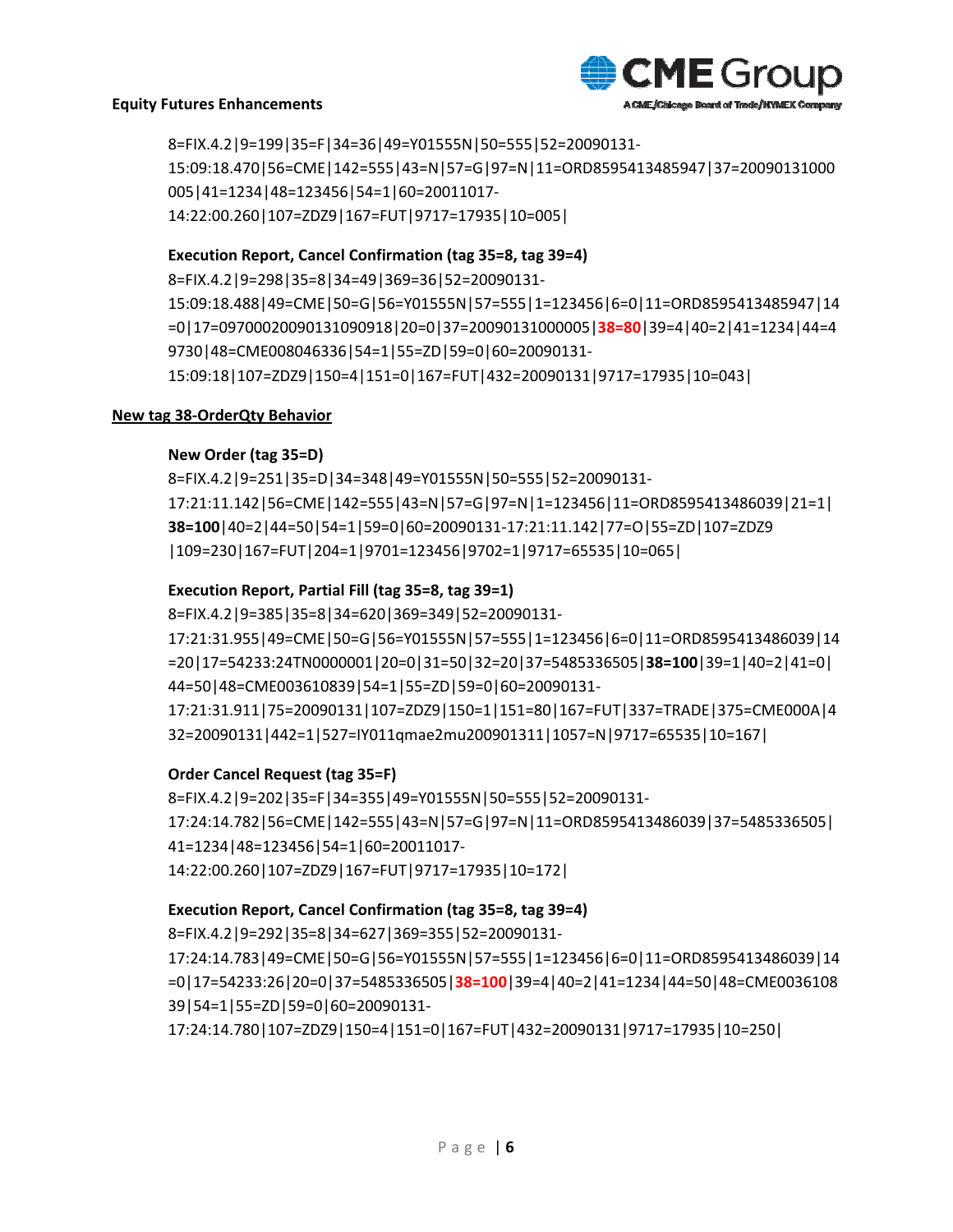

## **4.0 iLink Messaging Format Changes**

#### **4.1 FIX tag 17ExecID**

For all Execution Reports, tag 17‐ExecID remains unique per instrument per session. However, the value is no longer fixed length, and may be between 1 and 19 characters long.

The Execution Report Fill (tag 35‐MsgType=8, tag 39‐OrdStatus=1 or 2) and Trade Cancellation (tag 35=8, tag 39=H) messages still contain a Trade Number (TN) value in tag 17‐ExecID.

Please note: Customer systems should only parse or reference the value in this tag following the "TN" in the Fill messages. For example, tag 17=00002220060918140926TN**0000002**.

#### **Previous Format Examples: tag 17‐ExecID**

#### **Buy Side Order (tag 35=D)**

8=FIX.4.2|9=215|35=D|34=3988|49=NNM000N|50=XXXX|52=20081203‐ 21:06:16|56=CME|57=G|142=MySenderLocationID|1=MyAccount|11=ORD1725|21=1|38=1|4 0=2|44=12668|54=1|55=ZD|59=0|60=20081203‐ 1:06:16|107=ZDZ9|167=FUT|204=1|9702=1|9717=ORD1724|10=053|

#### **Order Acknowledgement (tag 35=8)**

8=FIX.4.2|9=291|35=8|34=748|369=3988|52=20081203‐ 21:06:16.386|49=CME|50=G|56=NNM000N|57=XXXX|1=MyAccount|6=0|11=ORD1725|14=0| **17=62400020081203150616**|20=0|37=20081203090476|38=1|39=0|40=2|41=0|44=1266848= CME000175380|54=1|55=ZD|59=0|60=20081203‐ 21:06:16|107=ZDZ9|150=0|151=1|167=FUT|432=20081203|9717=D1724|10=166|

#### **Fill Notice (tag 35=8)**

8=FIX.4.2|9=393|35=8|34=749|369=3988|52=20081203‐ 21:06:16.387|49=CME|50=G|56=NNM000N|57=XXXX|1=MyAccount|6=0|11=ORD1725|14=1| **17=62400120081203150616TN0006053**|20=0|31=12668|32=1|37=20081203090476|38=1|39 =2|40=2|41=0|44=12668|48=CME000175380|54=1|55=ZD|59=0|60=20081203‐ 21:06:16|75=20081203|107=ZDZ9|150=2|151=0|167=FUT|337=TRADE|375=CME000A|432=2 0081203|442=1|527=INNM1o5wi6zb200812030006053|1057=Y|9717=D1724|10=101|

#### **New Format Examples: tag 17‐ExecID**

#### **Buy Side Order (tag 35=D)**

8=FIX.4.2|9=218|35=D|34=4017|49=NNM000N|50=XXXX|52=20081203‐ 21:19:05|56=CME|57=G|142=MySenderLocationID|1=MyAccount|11=ORD1739|21=1|38=1|4 0=2|44=36|54=1|55=ZD|59=0|60=20081203‐ 21:19:05|107=ZDZ8|167=FUT|204=1|9702=1|9717=ORD1738|10=219|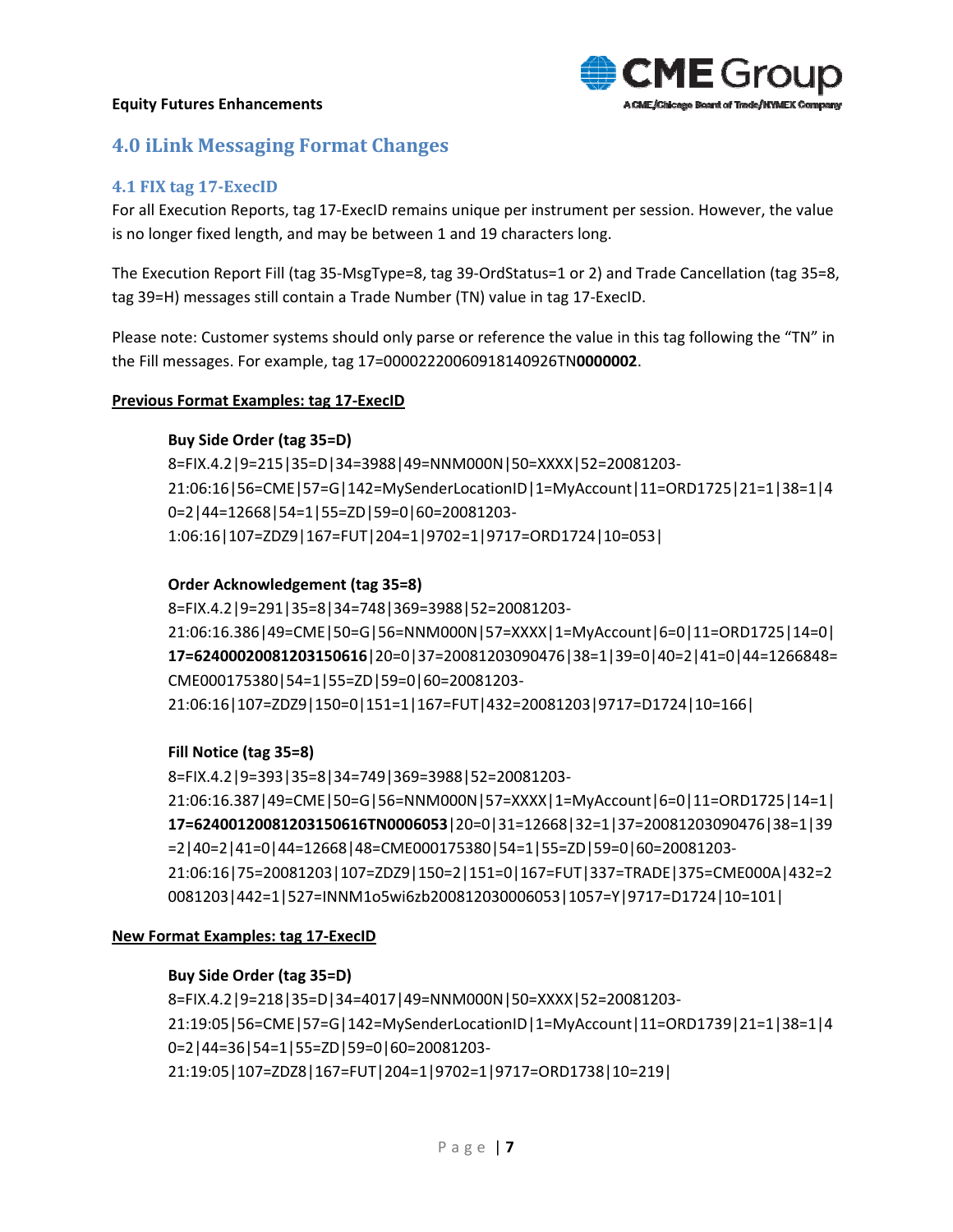

#### **Order Acknowledgement (tag 35=8)**

8=FIX.4.2|9=287|35=8|34=791|369=4017|52=20081203‐ 21:19:05.155|49=CME|50=G|56=NNM000N|57=XXXX|1=MyAccount|6=0|11=ORD1739|14=0| **17=52207:2296193**|20=0|37=5253678296|38=1|39=0|40=2|41=0|44=36|48=CME003977162| 54=1|55=ZD|59=0|60=20081203‐ 21:19:05.154|107=ZDZ9|150=0|151=1|167=FUT|432=20081203|9717=D1738|10=080|

#### **Fill Notice (tag 35=8)**

8=FIX.4.2|9=380|35=8|34=793|369=4018|52=20081203‐ 21:19:13.913|49=CME|50=G|56=NNM000N|57=XXXX|1=MyAccount|6=0|11=ORD1739|14=1| **17=52207:2296195TN0000001**|20=0|31=36|32=1|37=5253678296|38=1|39=2|40=2|41=0|44 =36|48=CME003977162|54=1|55=ZD|59=0|60=20081203‐ 21:19:13.845|75=20081203|107=ZDZ9|150=2|151=0|167=FUT|337=TRADE|375=CME000A|43 2=20081203|442=1|527=INNM1o5wi704200812031|1057=N|9717=D1738|10=181|

#### **4.2 FIX tag 37OrderID**

For all Execution Report (tag 35=8) and Cancel Reject (tag 35=9) messages, this tag remains a unique order identifier assigned by CME Globex per instrument per session. However, the value is no longer fixed length, and may be between 1 and 19 characters long.

#### **Previous Format Examples: tag 37‐OrderID**

#### **Buy Side Order (tag 35=D)**

8=FIX.4.2|9=215|35=D|34=3988|49=NNM000N|50=XXXX|52=20081203‐ 21:06:16|56=CME|57=G|142=MySenderLocationID|1=MyAccount|11=ORD1725|21=1|38=1|4 0=2|44=12668|54=1|55=ZD|59=0|60=20081203‐ 1:06:16|107=ZDZ9|167=FUT|204=1|9702=1|9717=ORD1724|10=053|

#### **Order Acknowledgement (tag 35=8)**

8=FIX.4.2|9=291|35=8|34=748|369=3988|52=20081203‐ 21:06:16.386|49=CME|50=G|56=NNM000N|57=XXXX|1=MyAccount|6=0|11=ORD1725|14=0| 17=62400020081203150616|20=0|**37=20081203090476**|38=1|39=0|40=2|41=0|44=1266848= CME000175380|54=1|55=ZD|59=0|60=20081203‐ 21:06:16|107=ZDZ9|150=0|151=1|167=FUT|432=20081203|9717=D1724|10=166|

#### **Fill Notice (tag 35=8)**

8=FIX.4.2|9=393|35=8|34=749|369=3988|52=20081203‐ 21:06:16.387|49=CME|50=G|56=NNM000N|57=XXXX|1=MyAccount|6=0|11=ORD1725|14=1| 17=62400120081203150616TN0006053|20=0|31=12668|32=1|**37=20081203090476**|38=1|39 =2|40=2|41=0|44=12668|48=CME000175380|54=1|55=ZD|59=0|60=20081203‐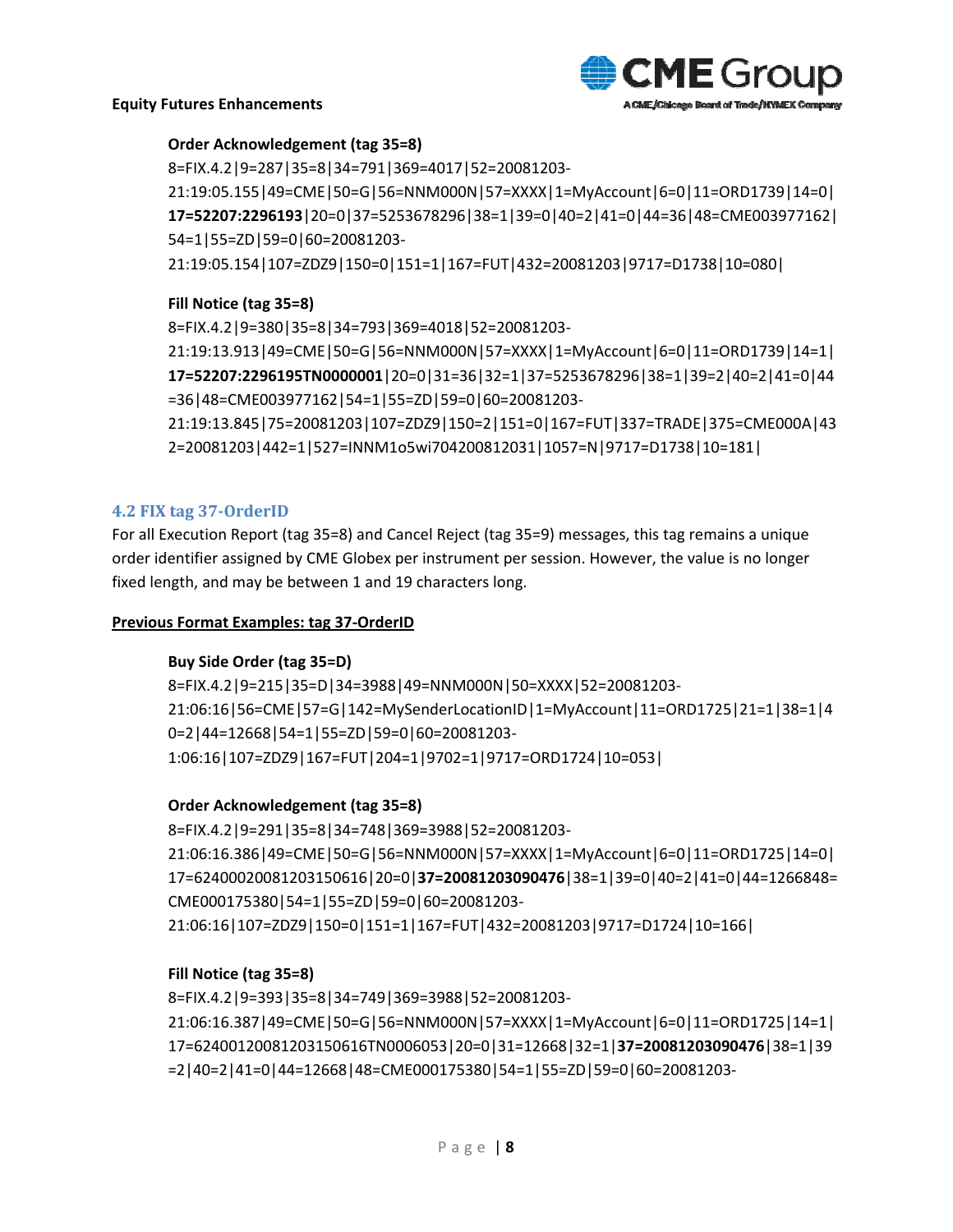

21:06:16|75=20081203|107=ZDZ9|150=2|151=0|167=FUT|337=TRADE|375=CME000A|432=2 0081203|442=1|527=INNM1o5wi6zb200812030006053|1057=Y|9717=D1724|10=101|

#### **New Format Examples: tag 37‐OrderID**

#### **Buy Side Order (tag 35=D)**

8=FIX.4.2|9=218|35=D|34=4017|49=NNM000N|50=XXXX|52=20081203‐ 21:19:05|56=CME|57=G|142=MySenderLocationID|1=MyAccount|11=ORD1739|21=1|38=1|4 0=2|44=36|54=1|55=ZD|59=0|60=20081203‐ 21:19:05|107=ZDZ9|167=FUT|204=1|9702=1|9717=ORD1738|10=219|

#### **Order Acknowledgement (tag 35=8)**

8=FIX.4.2|9=287|35=8|34=791|369=4017|52=20081203‐ 21:19:05.155|49=CME|50=G|56=NNM000N|57=XXXX|1=MyAccount|6=0|11=ORD1739|14=0| 17=52207:2296193|20=0|**37=5253678296**|38=1|39=0|40=2|41=0|44=36|48=CME003977162| 54=1|55=ZD|59=0|60=20081203‐ 21:19:05.154|107=ZDZ9|150=0|151=1|167=FUT|432=20081203|9717=D1738|10=080|

#### **Fill Notice (tag 35=8)**

8=FIX.4.2|9=380|35=8|34=793|369=4018|52=20081203‐ 21:19:13.913|49=CME|50=G|56=NNM000N|57=XXXX|1=MyAccount|6=0|11=ORD1739|14=1| 17=52207:2296195TN0000001|20=0|31=36|32=1|**37=5253678296**|38=1|39=2|40=2|41=0|44 =36|48=CME003977162|54=1|55=ZD|59=0|60=20081203‐ 21:19:13.845|75=20081203|107=ZDZ9|150=2|151=0|167=FUT|337=TRADE|375=CME000A|43 2=20081203|442=1|527=INNM1o5wi704200812031|1057=N|9717=D1738|10=181|

#### **4.3 FIX tag 9770EngineQuoteReqID**

In response to a Quote Request (tag 35‐R) message, CME Globex sends a Quote Acknowledgement (tag 35‐b) message with tag 9770‐ExchangeQuoteReqID containing a unique value. This value is variable length and may contain as little as 1 character.

#### **Previous Format Examples: tag 9770‐EngineQuoteReqID**

#### **Request for Quote (tag 35=R)**

8=FIX.4.2|9=130|35=R|34=4418|49=NNM000N|50=XXXX|52=20081204‐ 16:42:47.231|56=CME|57=G|142=MySenderLocationID|131=QR1750|146=1|55=ZD|107=ZDZ9 |167=FUT|9943=1|10=119|

#### **Quote Acknowledgement (tag 35=b)**

8=FIX.4.2|9=116|35=b|34=1203|369=4418|52=20081204‐ 16:42:47.434|49=CME|50=G|56=NNM000N|131=QR1750|297=0|**9770=CME000175380104247 42577**|10=068